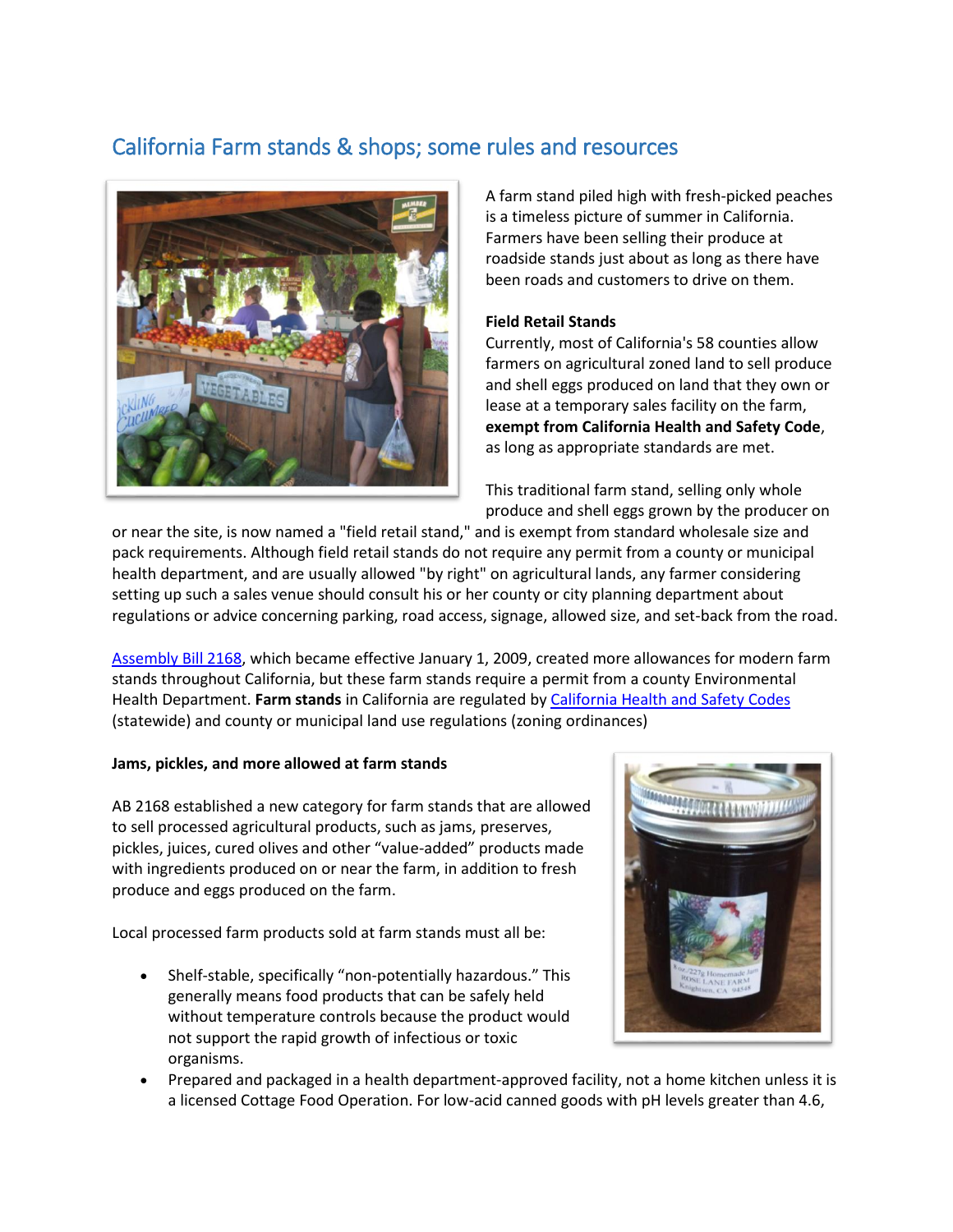such as preserved corn or green beans, processing must take place in a state-licensed cannery. For more information about products such as salsas or chutneys where acid levels are unknown, consult your county environmental health department.

 Produced in "close proximity" to the farm stand.

One advantage of selling value-added products is growers can create jams or juices from produce that might not otherwise be sold because of cosmetic blemishes, seasonal market saturation, or overproduction. Converting excess fruits or vegetables into a product that can be sold in the offseason is one more chance for income. Having products to sell year-round can also mean more regular customers.



### **Bottled water also allowed**

Farm stands are now also allowed to sell some bottled water, sodas and other non-local foods in limited quantities. These non-local, pre-packaged foods and drinks are limited to 50 square feet of selling space. The legislation specifically includes bottled water and other drinks, but also allows for other "nonpotentially hazardous" foods.

Some counties also allow the sale of food preparation tools and equipment, with some space limitations, at farm stands.

The addition of bottled drinks and some non-local, prepackaged foods helps modern farm stands be more convenient for visitors.

#### **Health regulations**

Farm stands that sell anything other than fresh, farm-produced fruits, vegetables, nuts and shell eggs are considered "retail food facilities," and are therefore regulated by California Health and Safety Code. But requirements for farm stands are much less strict than those for most retail food facilities. For farm stands, health department inspectors require:

- No food preparation at the farm stand, other than sampling. Food sampling is allowed if at least a portable toilet and temporary hand-washing facilities are available for use by employees.
	- $\circ$  Samples shall be kept in clean, non-absorbent, and covered containers. Any cutting or distribution of samples shall only occur under a tent, canopy, or other overhead covering.
	- $\circ$  All food samples shall be distributed by the producer in a manner that is sanitary and in which each sample is distributed without the possibility of a consumer touching the remaining samples.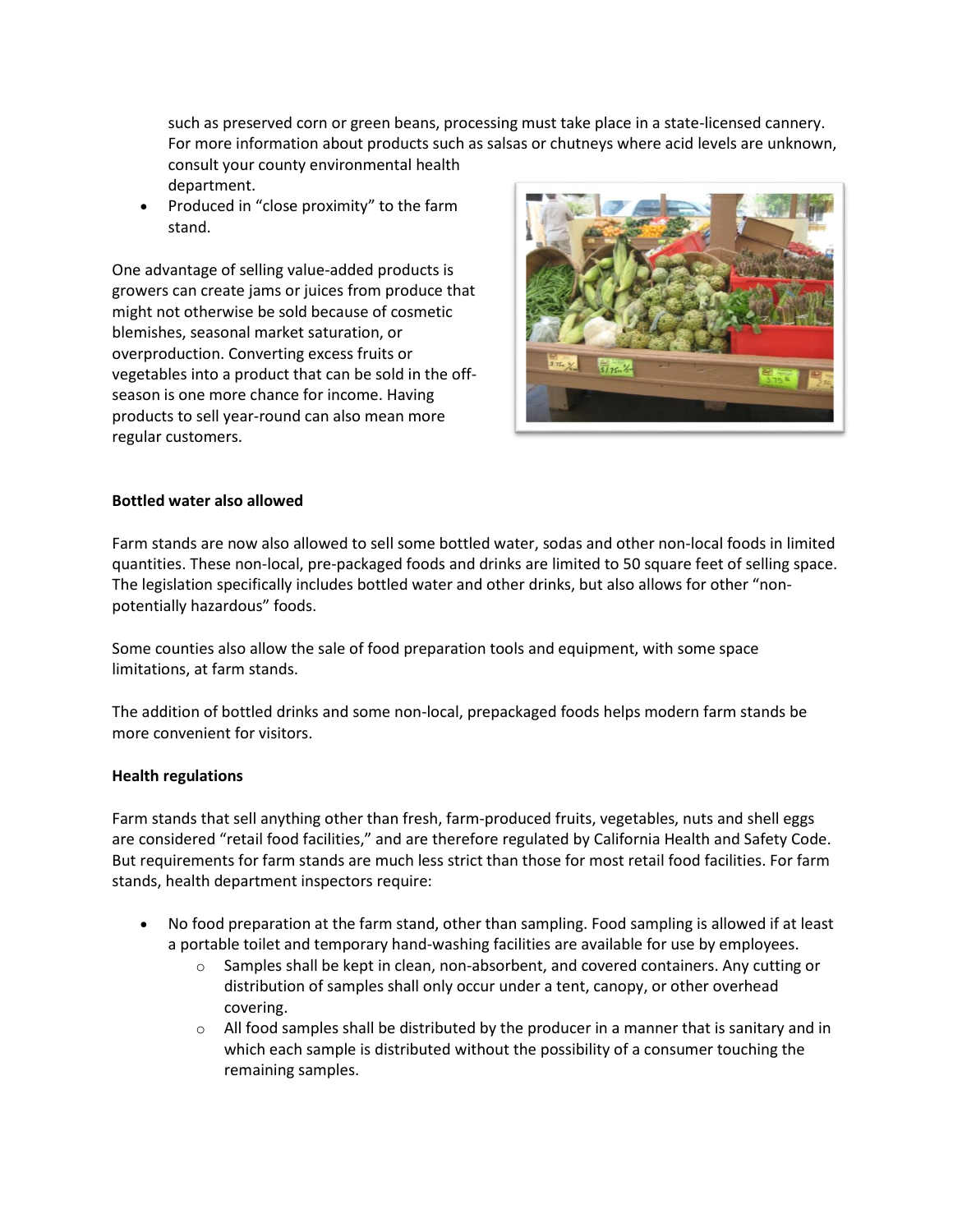- o Clean, disposable plastic gloves shall be used when cutting food samples.
- o For more details about food handling rules, see[: California Retail Food Code](https://www.cdph.ca.gov/Programs/CEH/DFDCS/CDPH%20Document%20Library/FDB/FoodSafetyProgram/MEHKO/CALIFORNIA%20RETAIL%20FOOD%20CODE%202019.pdf)
- Processed foods must be stored in a vermin-proof area or container when the facility is closed.
- All garbage and refuse must be disposed of in an appropriate manner.
- No live animals within 20 feet of food storage or sales area, except service dogs



### **Other produce sales facilities**

- **Urban Farm Stands -** The California Retail Food Code describes "Community Food Producers" as producers on land not zoned for agriculture, and allows such producers to sell their products to the public or to a Cottage Food Operation or a permitted food facility as long a[s small farm food](https://www.cdfa.ca.gov/is/i_&_c/sffsg.html)  [safety guidelines](https://www.cdfa.ca.gov/is/i_&_c/sffsg.html) are followed and county zoning ordinances allow.
	- $\circ$  Check with your city or county about any urban farm stand regulations if you are a community food producer.
	- o Example: [Sacramento County Urban Agriculture Ordinance](http://www.per.saccounty.net/LandUseRegulationDocuments/Pages/Urban-Agriculture-Ordinance.aspx)
- **Produce Stands, Agricultural Markets -** A market selling produce produced by people other than the owner or tenant of the land where the market is located is usually determined to be a "food facility," with stricter requirements for toilet facilities, janitorial facilities and other rules.

## **Some County ordinances allow processing, events or additional sales at farm stands, for example:**

- [Sonoma County's On-Farm Retail Sales](https://ucanr.edu/sites/CESonomaAgOmbuds/Produce_Farming/On-Farm_Retail_Sales/) prepared by UCCE Agriculture Ombudsman Karen Giovannini - an example of clear explanations of county zoning districts and requirements for different kinds of on-farm retail sales.
- [Sacramento County allows](https://ucanr.edu/sites/agritourism/files/306812.pdf) a farmer to sell produce or processed products produced by other farmers by making use of the health code allowances for "temporary events" and to hold events at field retail stands, farm stands, produce stands and agricultural markets.

**Tip Sheet:** *[Tips for Selling at: Roadside Stands](https://ucanr.edu/sites/agritourism/files/315886.pdf)*, from the [National Center for Appropriate Technology,](https://www.ncat.org/) by Marisa Alcorta, Rex Dufour and Tammy Hinman, 2012

**Guide:** *[Agritourism Best Practices; How to Develop a Farm Stand](https://www.uvm.edu/sites/default/files/Vermont-Agritourism-Collaborative/2019HowTo-DevelopFarmStand.pdf)*, one of many great guides from the [Vermont Agritourism Collaborative](https://www.uvm.edu/vtagritourism/?Page=guides.html)